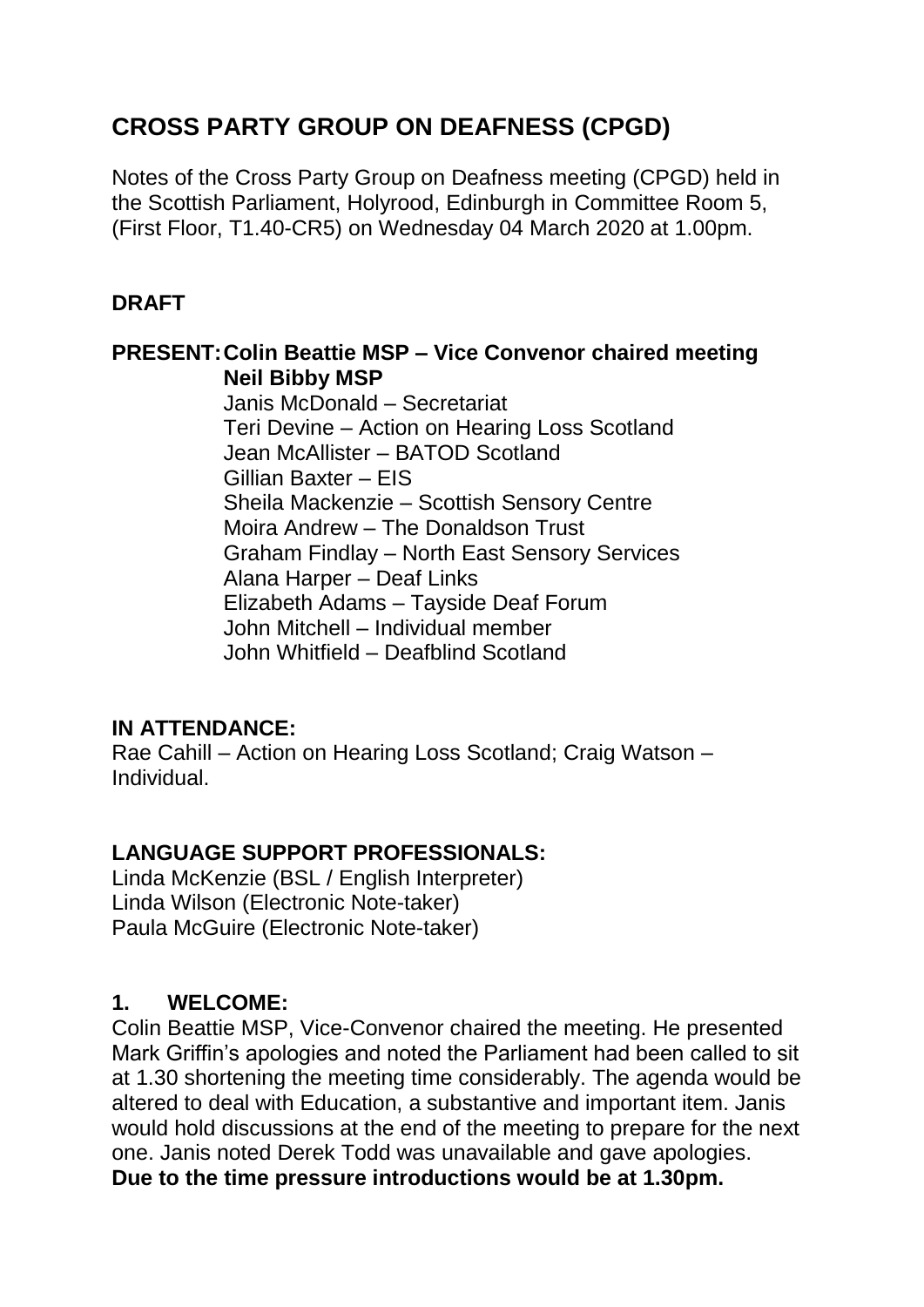# **2. APOLOGIES:**

Derek Todd – deafscotland; Donald Richards – COMMTACS; Carol Thomson – Cathie Finestone – BATOD Scotland; Alasdair O'Hara – Lois Drake NDCS Scotland; Andy Carmichael – ASLI; Lorna Armstrong – Hearing Link Scotland; Gillian Mitchell – Sight Action / SHEELS; Isabella Goldie – Deafblind Scotland; Rachel O'Neill – University of Edinburgh; Jill Bradshaw – ATLA Scotland; Sally Shaw – Ideas for Ears; Denise McClung – SISG; Enrique Canton – D.E.A.F. South Lanarkshire; Kim Hartley-Kean – RCSLT Scotland; Maureen Greig – SRLPDC (ex SASLI).

# **3. MINUTES of the LAST MEETINGS:**

**3.(i)** The Minutes of the previous meetings were passed as an accurate reflection by attendees.

**The September 2019 meeting** was approved by the Convenor, Colin Beattie MSP and Neil Bibby MSP.

**3.(ii) The December 2019 meeting** was not quorate and the notes will be appended to the minute of this meeting.

# **3.(iii) Matters Arising:**

**Education**

Substantive item on agenda

## **Deaflympics**

Events Scotland has been contacted and is seeking further information.

#### **4. MEMBERSHIP:**

No new members.

## **5. EDUCATION**

For the benefit of the attendees Janis gave a brief introduction to the topic and the work the group had been doing on it. She presented the apologies from Alasdair O'Hara and others at NDCS Scotland who were unable to attend the meeting due to competing demands. She noted key points in the presentation and briefing NDCS Scotland had prepared. (See attached papers)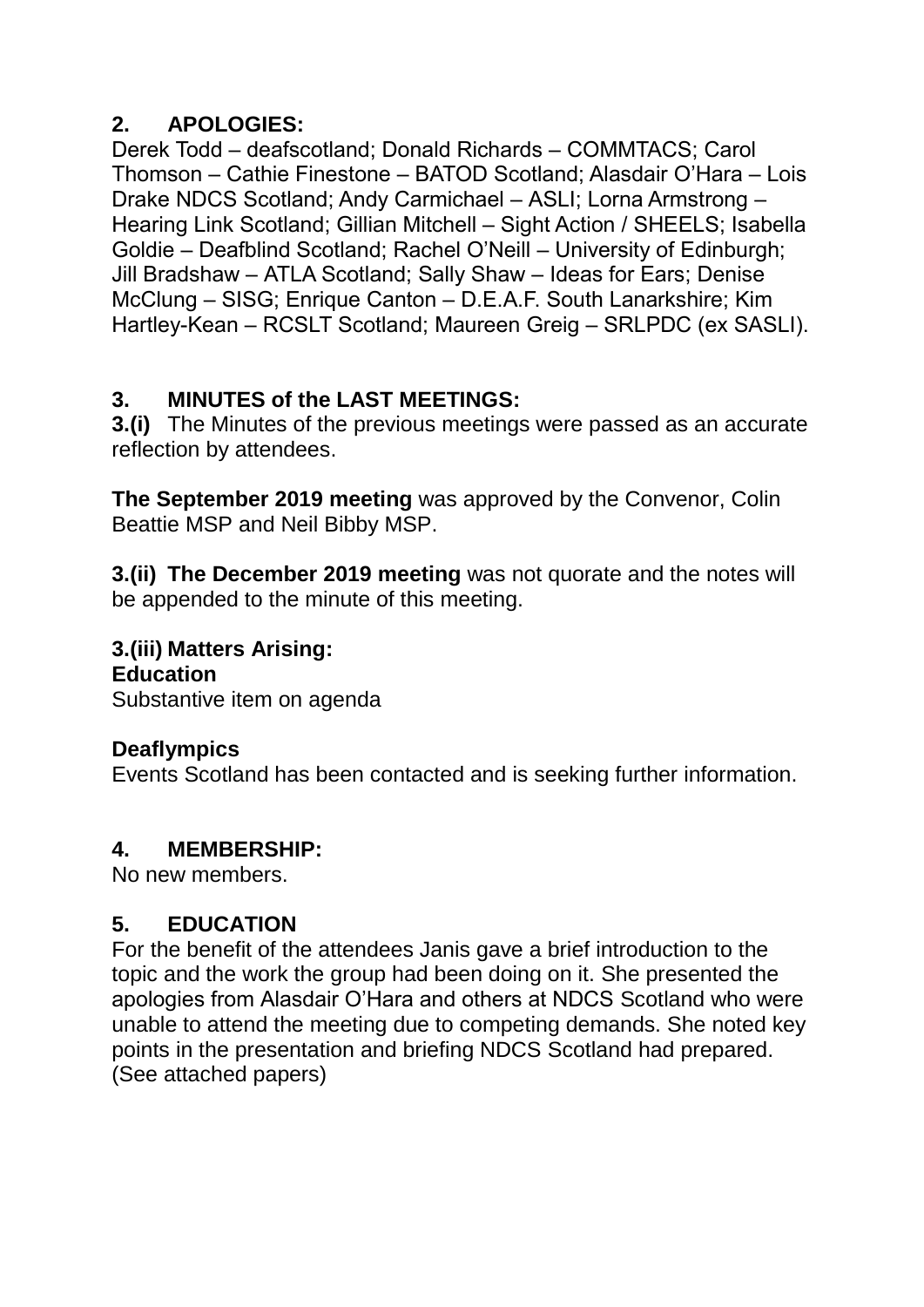She reminded the group about the meeting recently with Christina McKelvie MSP, Minister for Older People and Equalities recently to make representation on a number of matters.

Education and health were the main items for those discussions. She also noted the erosion of specialist teaching posts and specialist units has been a standing item under AOCB. She described recent issues in the South Lanarkshire Council area related to Hamilton School for the Deaf and specifically a proposal to delete the specialist Head Teacher post that had raised concern. A paper taken to the recent Council Committee did not delete the post but appears to have reserved the right to do so.

Discussions noted that the recent CRIDE report showed some improvements for deaf children but that the overall attainment results we challenging. The need for early years intervention and specific interventions for deaf children with additional support needs were highlighted. The costs for British Sign Language (BSL) training, the level of teacher BSL capability and qualifications were raised as concerns too. The CPGD Convenor, Mark Griffin MSP has been briefed on the relevant matters.

The meeting chair, Colin Beattie MSP invited discussion which broadly fell into three areas:

Attracting and keeping well trained people to specialist educational posts;

Maintaining and improving standards of teaching and the outcomes for pupils;

Providing funding and educational activities to meet career aspirations and promotion.

## **ACTIONS:**

**The discussion to be fed back to the Convenor who is considering next steps regarding local and national issues. Next steps may include parliamentary questions or letters of representation to senior politicians.**

**Any evidence of issues to be forwarded to deafscotland.**

# **6. PREVENTABLE DEAFNESS**

The meeting closed at this point due to parliamentary priorities. There was no time to discuss this matter. NHS Health Scotland has been contacted to look at next input for next meeting.